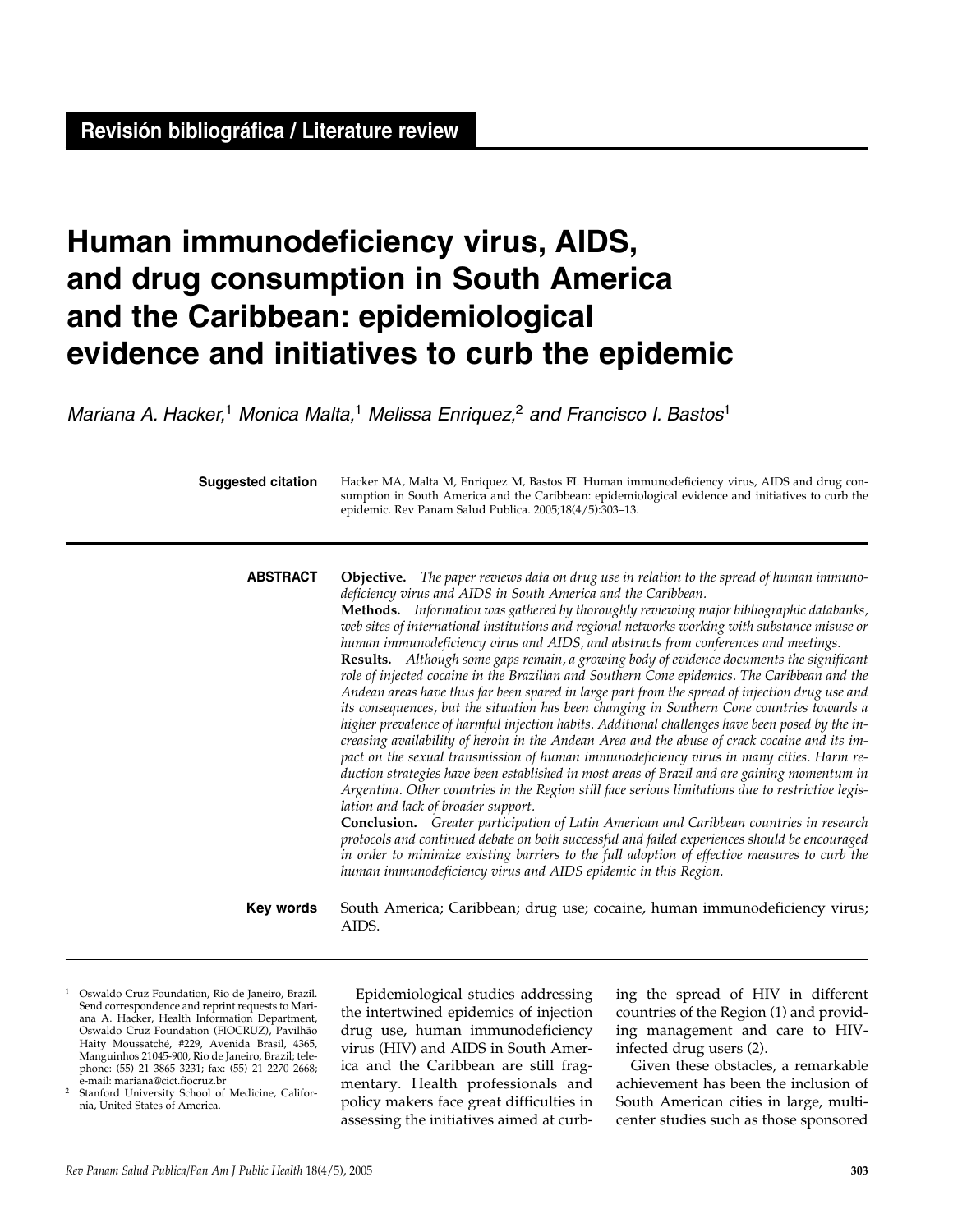by the World Health Organization (WHO). Efforts to better understand the patterns of illicit drug abuse and risk behaviors for HIV and AIDS (hereafter HIV/AIDS) in South America began with a multicenter study sponsored by WHO in 1989–1990, the WHO Drug Injection Study Phase I, which was conducted in 13 cities including Rio de Janeiro and Santos, Brazil. This study was the largest international project of its kind at that time. Apart from the wealth of data collected in each of the participating cities, the study contributed significantly toward developing research methods, informing national policies, establishing international collaborative networks and placing drug injection, HIV and related health policy issues on international and local agendas (1).

The WHO Drug Injection Study Phase I resulted in recommendations to develop methods for rapid assessment, focus on "new" HIV epidemics and other health consequences of injection drug use (such as hepatitis B and C, and overdoses) and to narrow the gap between research and the development of policies and interventions. These recommendations shaped the design of the WHO Drug Injection Study Phase II, which was implemented in 2000. The study involved 14 cities in 13 countries, including four cities in South America: Rosario City (Argentina), Santos and Rio de Janeiro (Brazil), and Santa Fe de Bogotá (Colombia). Results from the WHO Phase II study pointed to the importance of harm reduction interventions targeted for injection drug users (IDUs), and helped to strengthen low-threshold approaches targeted for IDUs in Brazil, Argentina and Colombia (1, 3–6).

By thoroughly reviewing data from WHO studies, major databases and nonindexed literature in English, Spanish and Portuguese, we were able to discern major epidemiological trends and identify achievements and drawbacks in the field of prevention.

# **METHODS**

This paper reviews a large body of information that was gathered from different sources. Emphasis has been placed on peer-reviewed papers, posters and oral presentations from major conferences and nonindexed manuscripts and reports.

Two major electronic databanks, one international (Medline, www.ncbi.nlm. nih.gov) and one regional (Scielo, Scientific Electronic Library Online, www. scielo.br) were thoroughly explored, using key words such as "AIDS/HIV," "drug use," "Latin America," "South America," and "Caribbean," the name of each of the countries in the Region, and key words in Spanish and Portuguese for the SciELO database.

Other major data sources and websites we searched were SIDALAC (Regional AIDS Initiative for Latin America and Caribbean, www.sidalac.org. mx); UNAIDS (Joint United Nations Programme on HIV/AIDS, www. unaids.org); IHRA (International Harm Reduction Association, www.ihra.net), and its official journal *The International Journal of Drug Policy*; WHO (www. who.int); and RELARD (Rede Latino-Americana de Redução de Danos/ Latin-America Harm Reduction Network, www.relard.net).

To examine recent studies, we reviewed abstracts from the 15th International Conference on the Reduction of Drug Related Harm (2004 April 20–24, Melbourne, Australia) in the abstract book, as well as abstracts from the 14th International AIDS Conference (2002 July 7–17, Barcelona, Spain), available at www.aids2002.com.

Finally, information about survey studies was retrieved from the US Census Bureau web site (http://www. census.gov/). Additional information was obtained from personal contacts and networks, and the private library and files of the senior author (FIB).

We devoted particular attention to papers published in peer-reviewed journals. Additional information was considered reliable when data were extracted from surveys carried out with appropriate methods (i.e., appropriate recruitment and HIV testing and proper use of epidemiological and statistical tools), as described in the survey's abstract or in compliance with the criteria of the sponsoring or

coordinating institutions (e.g., PAHO, the Brazilian Ministry of Health, etc.).

Given the current status of information in South America and the Caribbean in the field of HIV/AIDS among drug users, it was impossible to carry out a systematic review in accordance with rigorous rules such as those of the Cochrane Library (http://www. update-software.com/publications/ cochrane/).

Despite the undeniable limitations related to the relative lack of information due to deficiencies in accessibility and dissemination, preliminary efforts to amass widely dispersed information are pivotal for improving local health information systems, guiding future research, and fostering innovative, evidence-based interventions.

#### **RESULTS**

#### **Epidemiological evidence**

**Overview.** The dynamics of HIV/ AIDS in South America and the Caribbean has been remarkably heterogeneous. Countries such as Bolivia (Andean Area), Paraguay (Southern Cone) and most countries from the Central American isthmus have been relatively spared by the epidemic so far. On the other hand, the AIDS epidemic has spread extensively in highly populated countries such as Brazil and Argentina, and especially in some small countries such as Haiti, the Bahamas, and French Guiana (7).

The role of IDUs and crack cocaine users in the HIV/AIDS dynamics in these regions is quite distinct. In countries where injection drug use has been extensive, such as Brazil and Argentina, there are clear regional patterns, which are described in detail for Brazil. In other countries where the consumption of drugs through injection remains uncommon, HIV transmission occurs predominantly through sexual transmission. In many Caribbean countries the use of illicit drugs such as crack and powder cocaine is frequently linked to the spread of HIV through unprotected sexual intercourse and the sex trade (8).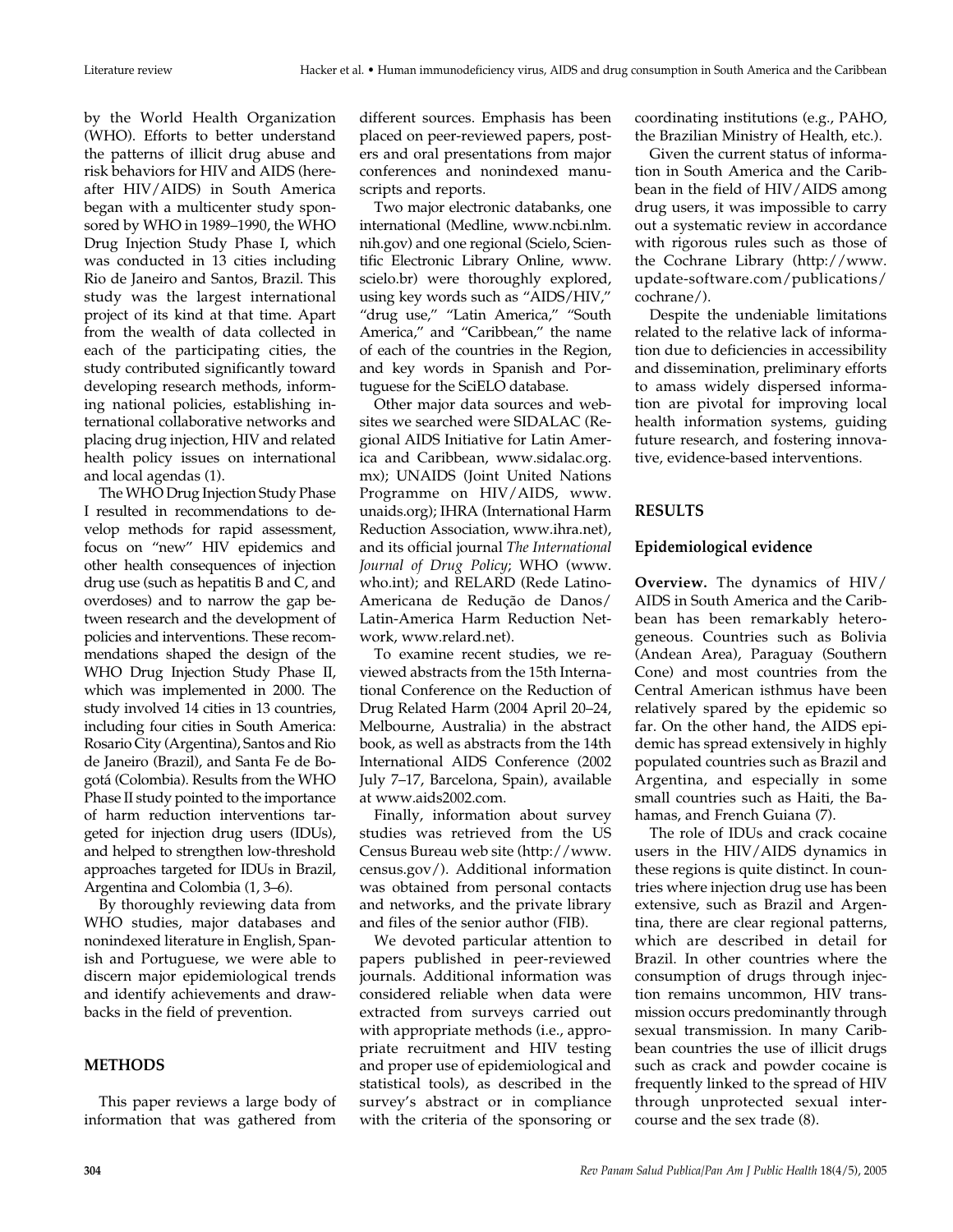Because of the very heterogeneous dynamic of HIV/AIDS and the distinct role of injection drug users, as well as the striking socioeconomic and cultural contrasts in South and Central America and the Caribbean, the results are presented here according to a rough geographical division into four areas: The Caribbean and Central America, Brazil, the Southern Cone, and the Andean Area. Information from different HIV seroprevalence surveys and data about the proportional number of AIDS cases among IDUs in some areas of the Region are presented in Tables 1 and 2, respectively.

#### **The Caribbean and Central America.**

Although located in the geographic space of the Caribbean and Central America, Puerto Rico has a unique drug scene. The conspicuous presence of injected cocaine is strongly associated with the local HIV/AIDS epidemic. Because of its socioeconomic situation, cultural background, and close ties to the United States, its regional pattern of IDU-associated HIV infection is more similar to that of the continental United States than to the patterns in South or Central America or the Caribbean. This similarity was clearly shown in a study of Puerto Rican injection drug users who were interviewed in New York and Puerto Rico. Strong similarities in influences on high-risk behaviors were found in both settings (9). In the same vein, molecular epidemiology findings have convincingly shown that the continental United States and Puerto Rico have been affected by a common epidemic, indicating infection by a shared HIV-1 strain. This pattern may be due to continuous human traffic or (a less likely explanation) may indicate a similar evolution of a common source virus (10). For the reasons mentioned above, data from Puerto Rico will not be reviewed in detail in the present paper.

For decades the Caribbean has been a traditional transshipment route for cocaine from Andean coca-producing countries to the markets of North America and Europe. Since the 1970s and 1980s, the Caribbean drug scene has

| Country       | City                      | Year          | Seroprevalence (%) | Reference       |
|---------------|---------------------------|---------------|--------------------|-----------------|
| Argentina     | Not specified             | 1988          | 27.0               | 47              |
| Argentina     | <b>Buenos Aires</b>       | 1995          | 80.0               | 47              |
| Argentina     | Rosario                   | 1998-1999     | 55.0               | 48              |
| Argentina     | <b>Buenos Aires</b>       | 2001          | 46.0               | 74 <sup>a</sup> |
| <b>Brazil</b> | Itajai                    | 1998          | 78.0               | 27              |
|               |                           | 2000-2001     | 31.0               |                 |
| Brazil        | Porto Alegre              | 1998          | 48.5               | 27              |
|               |                           | 2000-2001     | 64.3               |                 |
|               |                           | 1991-1992     | 63.0               |                 |
| <b>Brazil</b> | Santos                    | 1994-1996     | 65.0               | 3               |
|               |                           | 1999          | 42.0               |                 |
| Brazil        | Rio de Janeiro            | 1990s         | 25.0               | 32              |
| Brazil        | Rio de Janeiro            | 2000-2001     | 8.0                | 6               |
| Colombia      | Bogota                    | 1999          | < 2.0              | 5               |
| Nicaragua     | Managua                   | Not specified | 6.0                | 14              |
| Peru          | Part of a national survey | 1994-1995     | 13.0               | 75 <sup>a</sup> |
| Uruguay       | Not specified             | 1991–1992     | 76.5               | 76 <sup>a</sup> |
| Uruguay       | Montevideo                | 1997          | 24.4               | 77 <sup>a</sup> |

**TABLE 1. Selected HIV seroprevalence surveys of injection drug users in South America and the Caribbean, 1988–2005**

a Additional reference not discussed in the text.

been noted for widespread cultivation and consumption of cannabis (a key component of the Rastafarian culture) and the incidental use of cocaine. However, since the end of the 1980s, crack cocaine has become popular in many Caribbean islands in the French Caribbean (11) and the Bahamas (12). Similar increases in cocaine consumption (by smoking, inhaling or both) appear to be occurring in Central America (13).

According to the available literature and anecdotal reports, the injection of cocaine is still rare throughout the Caribbean, and presently has no meaningful role in the dynamics of the regional HIV/AIDS subepidemics. However, the role of crack and its close relationship to the sex trade has contributed to the spread of HIV through heterosexual transmission (8, 12).

**TABLE 2. Proportional number of AIDS cases among injection drug users in some areas of South America and the Caribbean, 1987–2003**

| Area                       | Year                 | $(\% )$      | Reference |
|----------------------------|----------------------|--------------|-----------|
| Costa Rica and the Bahamas | To 2001 <sup>a</sup> | < 1.0        | 7         |
| Brazil                     | To 2003 <sup>a</sup> | 22.9 (men)   | 20        |
|                            |                      | 11.9 (women) |           |
| Southern Cone              | Late 1990s           | 29.0         | 27        |
| Argentina                  | 1987                 | 10.0         | 44        |
|                            | 1989                 | 23.0         |           |
|                            | 1991                 | 40.0         |           |
|                            | 1993                 | 44.0         |           |
| Argentina                  | To 2001 <sup>a</sup> | 42.0         | 46        |
| Uruguay                    | 2001-2003            | 25.0         | 45        |
| Chile                      | To 2001 <sup>a</sup> | 05.0         | 4         |

a Accumulated AIDS cases among injection drug users.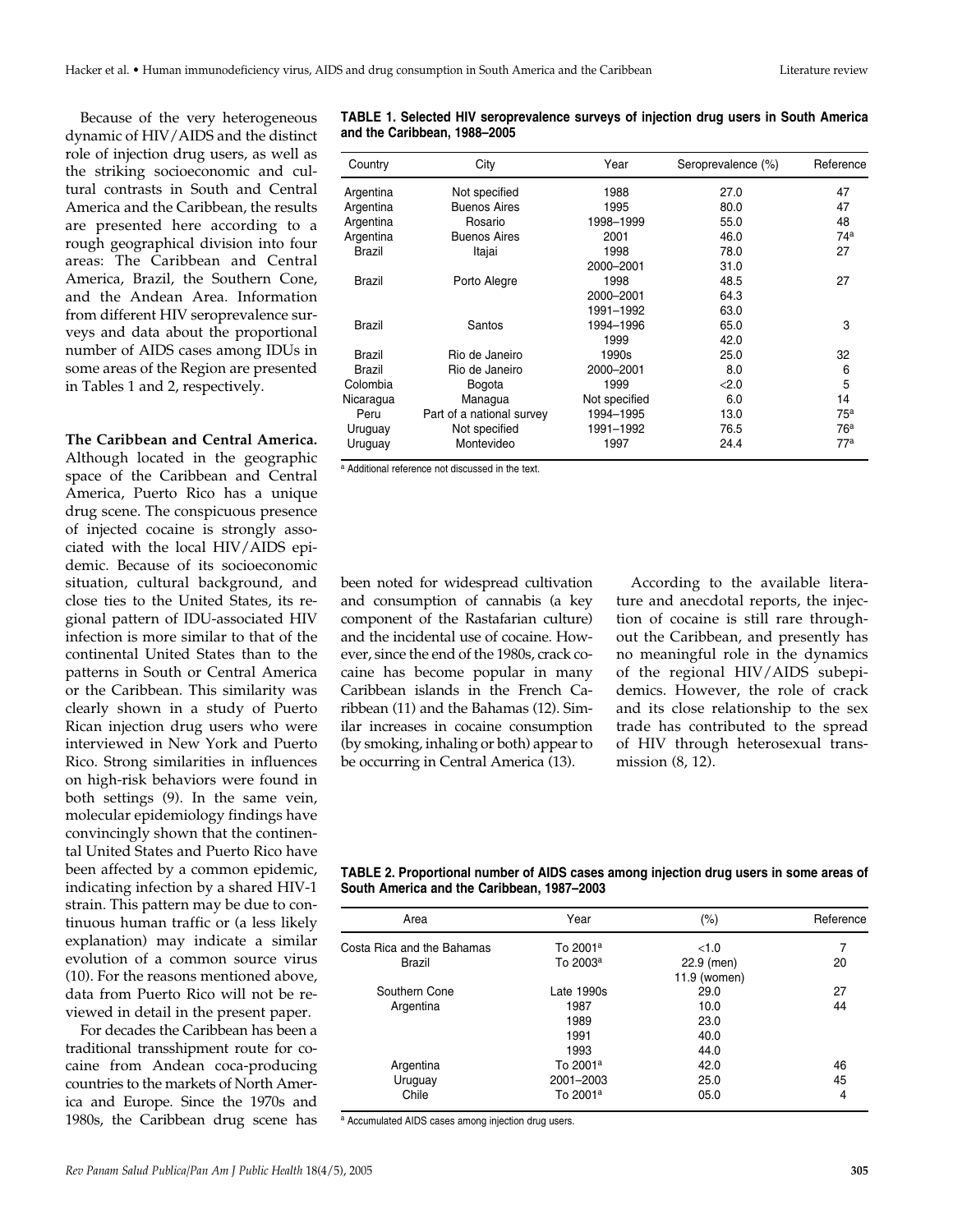The drug scene seems to be changing in the Central American isthmus in recent years. The relevance of the shared injection of illicit drugs (especially cocaine) has been increasing in the AIDS epidemic in Nicaragua (7). Preliminary data from a cross-sectional study were presented at the 2000 Latin American AIDS Forum (14). The 50 drug users interviewed for the study reported cocaine use amidst other miscellaneous psychoactive substances. Although cocaine has most often been snorted or smoked, the habit of injecting cocaine was found to be quite prevalent in this small sample of polydrug users, with 50% of them reporting having ever injected cocaine. The point prevalence of HIV infection was found to be 6.0% and should be evaluated further in larger samples (14).

According to recent data compiled by UNAIDS, the role of injection drug users is still negligible in Costa Rica and the Bahamas, accounting for less than 1% of the AIDS cases reported as of December 2001 (7).

**Brazil.** Several studies (15–18) have shown that Brazil, because of its continental size and marked social and cultural heterogeneity, harbors many different HIV subepidemics. Injection drug users, however, have thus far had a negligible role in the AIDS epidemic in the less industrialized areas in northeastern Brazil, with the exception of the state of Bahia (19), the southernmost state in this region.

Among adults (persons 14 years of age or older in the Brazilian National AIDS Register SINAN-AIDS), 22.9% of all cases of AIDS in men reported to the Brazilian Ministry of Health as of the end of 2003 were IDUs. The figures are substantially lower for women, among whom this proportion corresponds to 11.9% of all female cases reported in the same period (20). However, IDUs have played a central role in the HIV/AIDS subepidemic in the industrialized southeast, especially in São Paulo state, and, more recently, along the southern coast from São Paulo to the southern border of Brazil (18).

In its beginnings, the IDU-associated HIV/AIDS epidemic in Brazil broadly followed the main cocaine transshipment routes from the western border to the main coastal ports in the southeast (16, 18). A similar phenomenon was described for heroin routes in Asia (21). The transshipment cocaine routes—linking the west and the south/southeast of the country benefited from the best Brazilian highway network.

As shown by Kalichman (22), Grangeiro (23), and Fonseca and Castilho (24), IDUs are concentrated in the richest socioeconomic regions of Brazil, but the vast majority of them belong to the poorer and less educated strata of Brazilian society. Injection drug users live mainly in the impoverished areas ringing Brazil's richest cities, such as São Paulo (23).

International research indicates that IDUs are a very mobile population (25), which often has a dramatic impact on the spread of blood-borne pathogens. A unique example is the occurrence of two outbreaks of secondary malaria among IDUs in São Paulo state, which had been free of malaria for decades. These outbreaks were attributed to the migration of IDUs from distant areas in the country (i.e., the Amazonian basin and tropical rainforest) where malaria is still endemic. Most of these IDUs were coinfected with HIV (26).

Cocaine trafficking, cocaine consumption and the spread of HIV and other blood-borne infections became the hallmark of the Brazilian southern coastal subepidemics in the late 1990s, with explosive IDU-related HIV epidemics in some municipalities located along the coast of the states of Santa Catarina and Rio Grande do Sul (18). In some municipalities in this coastal strip over 50% of all AIDS cases have been reported among IDUs (20). This high incidence rate explains at least part of the rapid, sustained spread of HIV in the south, which affects a large number of women (most of them partners of IDUs) and their children, and contributes to the slower decline in AIDS-related deaths in comparison to other regions of Brazil (18).

An analysis of two surveys (1998 and 2000–2001) of IDUs from the two southern municipalities of Itajaí and Porto Alegre found that the prevalence of HIV increased in Porto Alegre, the southernmost metropolitan area of Brazil, from 48.5% to 64.3%, whereas it declined in Itajaí from 78.0% to 31.0%, where the epidemic became established earlier (27). In contrast to recent findings from southern municipalities, the epidemic has been diminishing in the southeast since the second half of the 1990s, after a substantial increase in the late 1980s (3, 6, 28). Data from two recent incidence studies corroborated inferences from serial seroprevalence surveys and ecological analyses. Whereas the incidence of HIV among cocaine users was found to be 5.3 per 100 personyears at risk in a cohort study in Porto Alegre (29), it was estimated to be 0.71 in a sample of cocaine users of similar characteristics in São Paulo (30).

In the Santos Metropolitan Region of São Paulo state, three cross-sectional studies of IDUs have been conducted. The seroprevalence of HIV was 63% from 1991 through 1992, 65% from 1994 through 1996, and 42% in 1999 (3). Analyses with space-time diffusion models documented that the spread of HIV among IDUs in the state of São Paulo followed a localized growth pattern, and thus suggested that the very rapid spread of HIV among IDUs in this state, especially at the end of the 1980s, was subsequently overtaken by a larger secondary spread of heterosexually acquired infections (31).

Rio de Janeiro, the second largest Brazilian city and port, has a lively drug scene where cocaine is consumed typically by snorting. Interestingly, its HIV/AIDS epidemic has not been strongly influenced by the rather small population of IDUs. As reported elsewhere (32), HIV seroprevalence rates among IDUs in Rio de Janeiro had been high by international standards (approximately 25%) in the early 1990s, but never reached the catastrophic levels observed in Santos (33). Over the years AIDS cases attributed to IDUs have comprised no more than 6% of all cases reported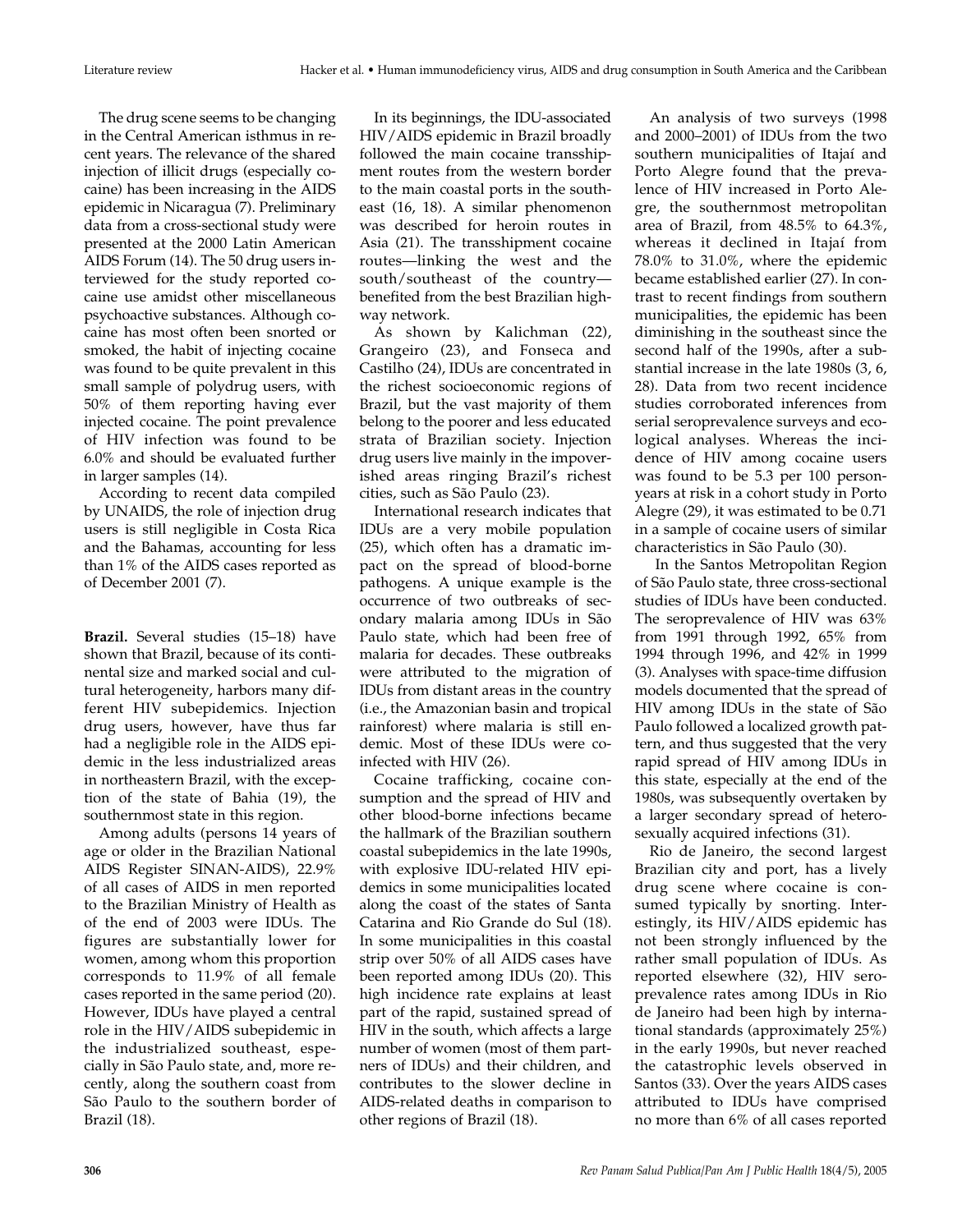in Rio de Janeiro, and are currently decreasing.

A series of papers by our group highlights the auspicious finding of an apparent decline in new HIV infections among IDUs from Rio de Janeiro (6, 28, 34). Using a sensitive/less sensitive HIV testing algorithm, we did not find a single new infection in the blood samples from IDUs collected between 1994–1996 (34) and estimated HIV seroincidence as 0.76% for IDUs recruited in 2000–2001 (28). The prevalence of HIV was found to be substantially lower (~8%) in the 2000–2001 survey (WHO Phase II Study) than in previous surveys (32), and low injecting frequencies have been observed among new injectors (6).

Recent data from Salvador, Bahia, have also pointed to a substantial decline in the prevalence of HIV among IDUs (35). Some studies have highlighted the high prevalence of sexual risk behaviors and HIV infection rates among crack users, such as impoverished commercial sex workers from São Paulo (36), or among gay men enrolled in a cohort study in Rio de Janeiro (37). Our provisional conclusion is that Brazilian cities harboring mature (i.e., prone to saturation) HIV epidemics in their IDU population, in which prevention programs have been fully implemented (as in Rio de Janeiro, Santos, and Salvador), seem to be experiencing a substantial decline of their AIDS epidemic among IDUs.

A key aspect addressed by Brazilian research has been the transition between routes of cocaine self-administration (38, 39). As shown by these two Brazilian studies, cocaine transitions are very common and take place in different directions. Transition may occur from riskier modes of administration to safer ones, and vice versa, and can include spontaneous abstinence periods as well as frequent relapses. A study undertaken in São Paulo in 1996–1997 found that 87% of the patients began using cocaine by snorting and 74% subsequently underwent a transition of route, with 68% switching to smoking and 20% to injecting. Many cocaine transitions are toward routes associated with a higher dependency potential

and increased HIV risk behaviors (38). A recent qualitative study in São Paulo found changes in the administration of cocaine in two directions: abandonment of injecting in favor of sniffing and smoking, and the increasing use of crack cocaine in younger and lowerincome groups (40).

**The Southern Cone.** Of the subregions of South America and the Caribbean, the Southern Cone together with Brazil has reported the largest number of AIDS cases among IDUs. Injection drug use accounted for 29% of all reported AIDS cases in the Southern Cone in the late 1990s (41).

The impact of the Mercosul free trade zone on Southern Cone commerce and the mobilization of people between and within countries in the Southern Cone and southern Brazil have been immense, and have increased in recent years. The trade agreement has had an undeniable impact on the flow of all commodities. Despite the efforts to control transshipment of illicit commodities such as drugs, weapons, and ammunitions, illicit commerce will continue to challenge customs officials and police agencies in the years to come with expanding criminal networks, money laundering, and the growing availability of illicit drugs. Those responsible for formulating and implementing public policies and those health professionals who deal with drug users and HIV/AIDS must address the renewed challenges of very dynamic drug scenes.

*Argentina.* The role of IDUs in Argentina's HIV/AIDS epidemic increased substantially from the mid to late 1990s, following a pattern similar to South European countries where IDU is the most important exposure category (42). Argentina's IDU subepidemic is chronologically delayed relative to Brazil. The first AIDS case in an IDU was reported in Brazil in 1983 (23), but did not occur in Argentina until 1985 (43). Unlike Brazil, where the proportion of AIDS cases attributable to IDUs reached a plateau of 20%–

21% at the beginning of the 1990s and then declined (with the exception of the southern coast), AIDS cases among IDUs in Argentina increased steadily until the mid-1990s (from 10% of all AIDS cases in 1987 to 23% in 1989, 40% in 1991 and 44% in 1993). Argentina's IDU subepidemic plateaued in the second half of the 1990s (44), but still represents more than 40% of all AIDS cases in the country (45).

As of March 2001, approximately 130 000 people had HIV/AIDS in Argentina. From the roughly 20 000 AIDS cases reported among adults (those aged 13 years old or more) up until 2001, 42% of the total and 46% of the cases in men were IDUs (45). The national AIDS incidence rate in 2000 was 48.9 per million (46).

A review of 22 studies carried out between 1987 and 1999 found HIV prevalence rates that ranged from 27% (a study carried out in 1988) to 80% (a study conducted in 1995) among IDUs. This finding suggested an increase in HIV infection rates during that period, although this conclusion should be interpreted with caution in light of the heterogeneous nature of the sources and study designs (47).

A study in Rosario City in 1998– 1999 with the Rapid Assessment and Response methodology developed by WHO pointed to disquietingly high levels of HIV infection (point prevalence of 55.0%) and serious deficiencies in terms of medical and psychological support for drug-related psychosocial harm and HIV/AIDS. Frequencies of needle sharing remained unacceptably high (70%) in this population, which consisted mainly of cocaine injectors (48).

Another study carried out in Buenos Aires in 2000–2001 interviewed and tested street-recruited IDUs for different blood-borne infections. The results yielded an HIV seroprevalence of 44.3%. Only 6.5% of the HIV-infected IDUs were not co-infected with other viruses; 88.3% of them were coinfected with hepatitis C virus (HCV) and 68.6% with hepatitis B virus (HBV) (49). A survey carried out in four different regions of Argentina (Córdoba, Rosario, Mar del Plata, and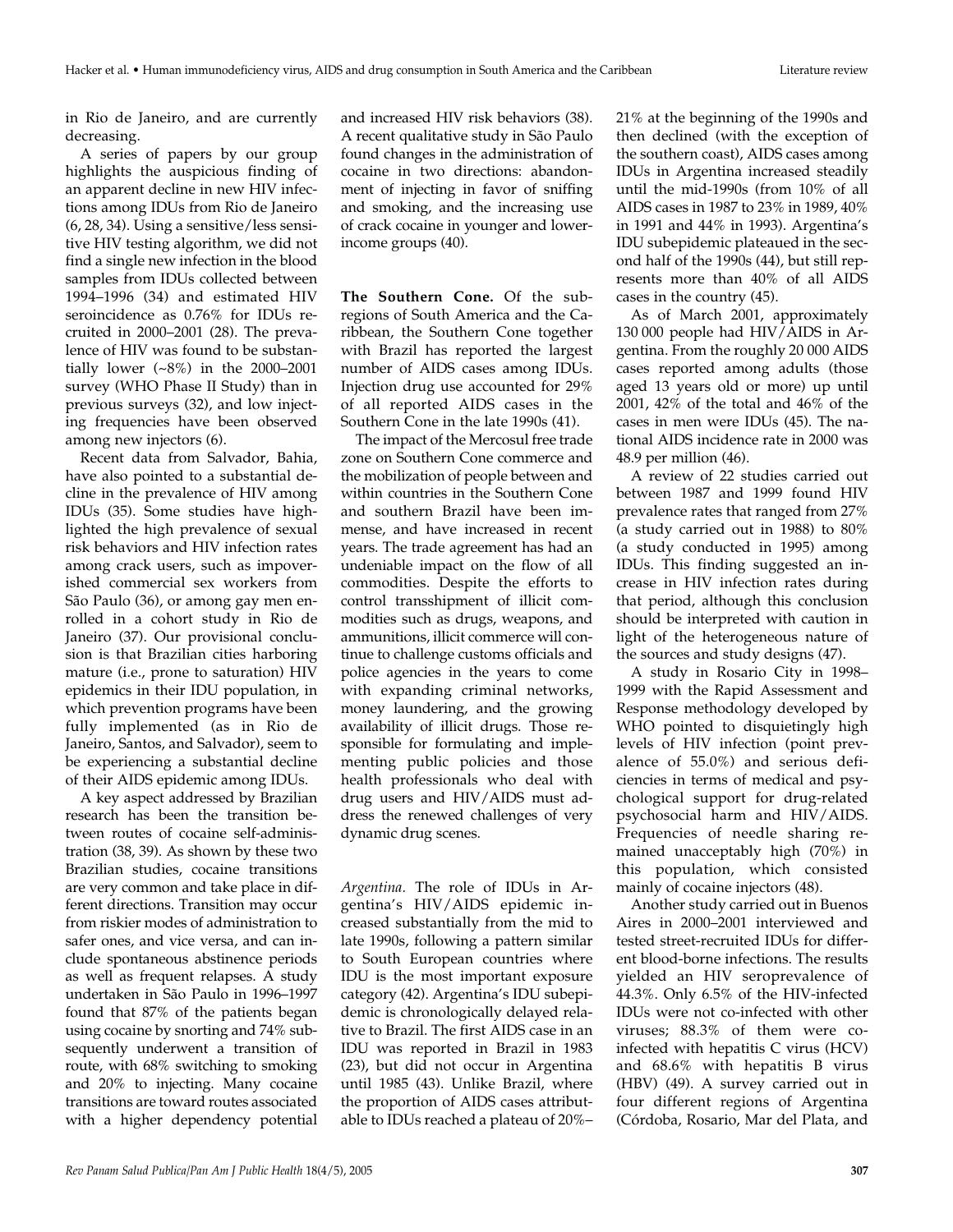Buenos Aires) corroborated these findings, and reinforced the disquieting picture of high levels of sharing of injection equipment and high rates of HIV infection among IDUs from all four sites (50).

In Argentina and Brazil, IDUs have played a central role in the impoverishment of the AIDS epidemic, combining the vulnerability of marginalized and underserved populations with the negative impact of a wideranging economic crisis and political turmoil. Most new AIDS cases in Argentina, as in Brazil, have been reported among people living in poor communities who have received less formal education and have higher unemployment levels. It is in this stratum that harmful drug usage patterns are commonly found (51). The ecological analyses were corroborated by a recent study of 174 HIV-positive heterosexuals living in Buenos Aires in 1999 (52). The study points to high levels of drug injection (41.5% of the men interviewed reported having injected illicit drugs), frequent sharing of injection equipment (over 90% among those who reported having ever injected), and a high prevalence of unprotected sex and of sexually transmitted and blood-borne infections among those with an IDU history. An association was found between reported exchanges of sex for money, drugs or food and the use of illegal drugs. The self-injection of illicit drugs was found to be highly prevalent among men from lower educational strata (52).

*Uruguay and Paraguay.* In Uruguay and Paraguay, the pattern of the HIV/ AIDS epidemic among IDUs broadly follows that of Argentina, although in both countries, and in particular Paraguay, the epidemic has evolved more slowly than in Argentina and Brazil (53). The spread of HIV among IDUs in Paraguay has been slower, probably because of the smaller size of their high-risk IDU populations and the smaller number of inhabitants in general. However, its role as a transshipment route seems to be increasing along with the numbers of heavy drug

users or polydrug users (54). In both countries the current drug scene combines "traditional" patterns of drug use, e.g., over-the-counter psychopharmacological drugs, cannabis products and inhalants (which are of particular concern in Uruguay) (55), with the relatively new habits of injecting cocaine and smoking crack (56).

More recently, very high HIV infection rates have been reported in Uruguayan IDUs, with rising infection rates in their noninjecting sexual partners and children. In 2003, 25% of all new AIDS cases were reported among IDUs, and 45% of these cases occurred among individuals aged 15–24 years (45). Further analyses pointed to an even more worrisome picture. Among those aged 15–19 years, infections among IDUs accounted for 81% of all AIDS cases in this age bracket (57). Precocious initiation into illicit drug use was corroborated by an empirical study in Montevideo in 1995–1996, which showed that most people started using drugs between the ages of 10 and 14 years (56).

The pattern of drug use in Uruguay has changed, with a steady increase in the number of drug-using women and a tendency for illicit drug use to commence at very young ages. Of special concern is the increasing number of HIV infections among pregnant women and the newborns of druginjecting mothers (58).

**The Andean Area.** The availability of coca and its derivatives, such as cocaine powder and coca paste, is not the only factor that determines its abuse. As observed for different regions of Brazil (18), drug-using scenes tend to be distinct from one another since they represent a combination of different derivatives and consumption habits. In the Andean Area, powdered cocaine is widely available but injection is still rare. In these countries the traditional habit of chewing coca leaf has coexisted, especially after the 1980s, with the smoking of raw coca paste and *bazuco* (a blend of coca and marihuana/ tobacco leaves) in socially disadvantaged strata, and the inhaling of cocaine powder among the middle and higher

social strata. However, the former clearly predominates in rural areas and the latter in larger cities (59).

In the late 1990s a decline in the use of smoked coca paste and an increase in the availability of heroin and powder cocaine were observed in Colombia. This trend is believed to be due in part to the renewed strategies of drug cartels, which serve to increase the availability of low-quality water-soluble drugs (60, 61). After 12 years of the Colombian epidemic without a single recorded case of AIDS among IDUs (1983–1995), 33 new cases of AIDS were reported among IDUs in 1996–1997 (61).

The changing nature of the Bogotá (Colombia) drug scene was first reported by Ross et al. (62) on the basis of data from an intervention project carried out in the downtown area of Santa Fe de Bogotá. The authors studied a group of polydrug users, some of them injectors with high levels of needle and syringe sharing. Risky sexual practices, including unprotected sex among multiple sexual partners and frequent engagement in commercial sex work, were common among study participants (62).

More recently a comprehensive study was carried out in Santa Fe de Bogotá (5) as part of a WHO Multicenter Study. The Colombian study consisted of two complementary components: 1) a rapid assessment and response component and a survey to obtain sociodemographic and behavioral data, and 2) determination of the seroprevalence of HIV, HBV and HCV). This study documented a dynamic drug scene with a sizeable proportion of people recently engaged in the habit of injecting cocaine, alcohol and heroin. Although the interviewees—most of them polydrug users—reported low injection frequencies and the seroprevalence of antibodies against HIV, HBV and HCV was low (below 2%), high frequencies of direct and indirect sharing of drug injection paraphernalia and unprotected sex were evident (5).

Within the context of the increasing availability of heroin (which has thus far been too expensive for most consumers), the abundance of cheap cocaine, and the virtual absence of preven-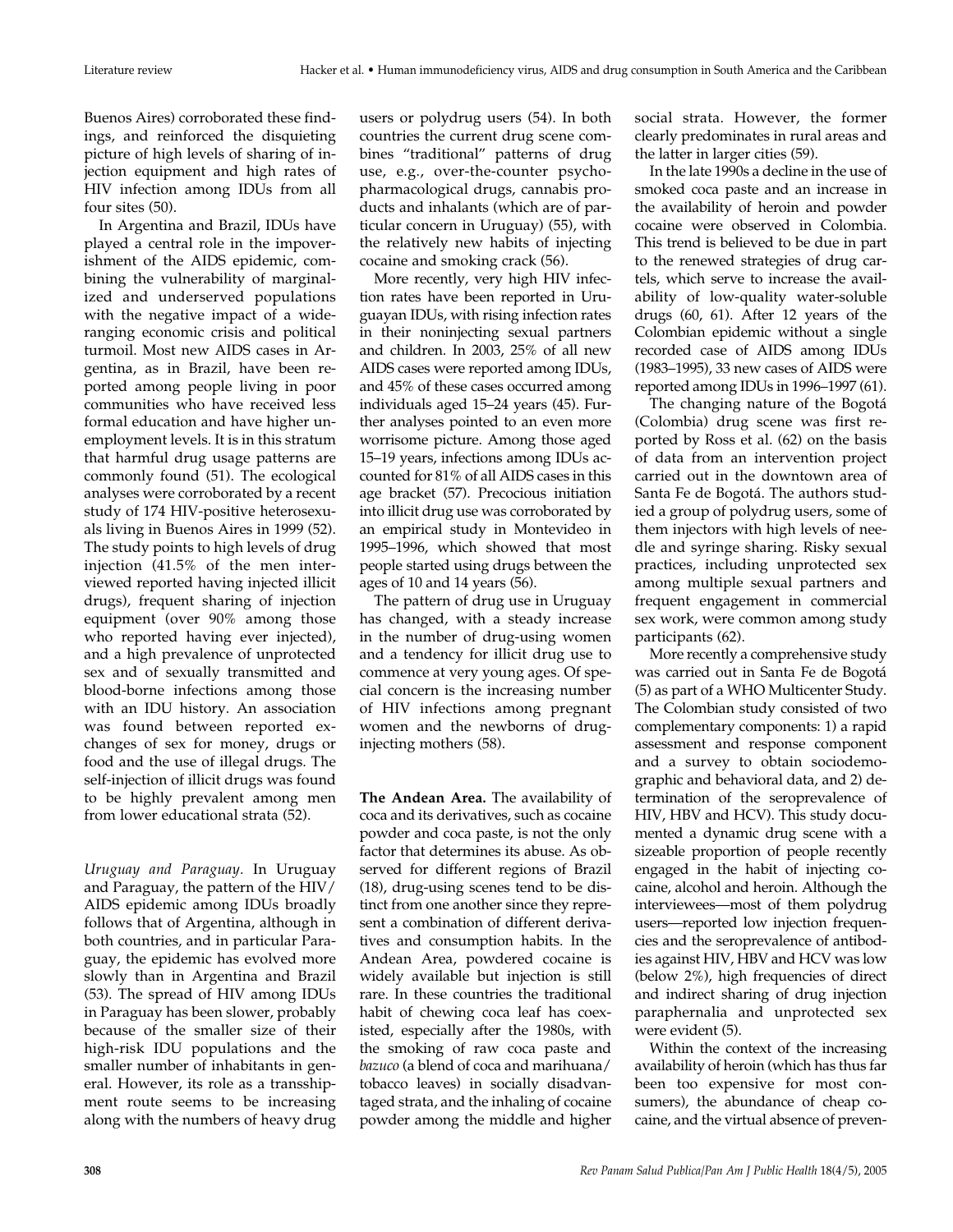tion and treatment programs other than those oriented toward strict abstinence, one may expect an increase in the number of injectors and in infection rates among them and their sexual partners. Concerted efforts should be implemented to avert an escalation in hazardous polydrug use and drug injection, and to forestall the consequent spread of HIV/AIDS and viral hepatitis.

Bolivia has one of the lowest HIV prevalence rates in the Andean Region, with IDUs playing a negligible role (less than 3% of reported AIDS cases) in the local HIV/AIDS dynamics thus far (7). In Peru, comprehensive surveys found fewer than 150 active IDUs among a sample of 141 000 individuals (63). Recent data compiled by UNAIDS corroborated these findings, and showed that IDUs play no relevant role in the Peruvian subepidemic (7). Ecuadorian data point to an incipient AIDS epidemic in which the role of IDUs is still negligible (7). Data are scant for Chile, where IDUs contributed to 5% of all AIDS cases reported up to 2001 (4).

However, the pattern has been changing in Venezuela. Although the Venezuelan AIDS epidemic is still limited in scope (7), recent findings from molecular epidemiology studies point to a putative bridging phenomenon between Venezuela and the Caribbean AIDS subepidemic (64). The extent to which this bridging phenomenon will affect the Venezuelan epidemic, and the role of the small population of Venezuelan IDUs in the epidemic in the years to come, are unknown and should be explored in future studies.

# **Efforts to curb the HIV/AIDS epidemic: drug policies and prevention in South America**

In 2000 the HIV Prevention among Injecting Drug Users in the Southern Cone regional project was launched, with the participation of national AIDS programs and nongovernmental organizations (NGOs) from Paraguay, Uruguay, Argentina and Brazil. The main goal of this initiative was to involve policy makers, NGOs and communitybased organizations in the development

of better interventions targeted at drug users and their networks, to address the growing HIV/AIDS epidemic (4).

**Prevention initiatives in the Southern Cone and Andean Area.** Most South American countries still base their drug policies on a low-toleranceand "drug-free"-oriented approach (4). Until the mid 1990s, strategies that aimed to reduce drug-related harm, such as syringe exchange programs (SEPs), were usually irregular and narrowly-focused, and did not scale up (65). Since the late 1990s, however, successful prevention efforts targeting injection and noninjection drug users have been developed in the region. Syringe exchange programs as well as other outreach initiatives implemented by governments, NGOs and community-based organizations have been targeting IDUs, with Brazil and Argentina taking the lead in South America (3, 66).

Networking has made a fundamental contribution to recent Latin American drug policy reforms and the implementation of harm-reduction strategies. The Latin American Harm-Reduction Network (RELARD), founded in 1998, seeks to consolidate regional cooperation and increase local capacity for harm reduction. Cooperation between RELARD and national and international organizations has supported training, fundraising, information circulation, and harm-reduction efforts (67, 68).

*Chile.* Chile has developed a rapid assessment and response study and educational activities for different communities, including IDUs. Until now, however, there have been no programs to provide sterile materials to IDUs, and no harm reduction projects have been implemented (4).

*Colombia.* A rapid assessment and intervention study in downtown Bogotá, Colombia explored patterns of drug use and risk behaviors related to overdose, crime, violence, sexually transmitted infections and HIV/AIDS among drug users who frequent the "Calle 19" (19th Street) neighborhood. In this study drug users and dealers were interviewed, and health promotion activities and harm reduction strategies were implemented. According to participants, the violence related to drug dealing and to police harassment was perceived as more dangerous than the sexual and health risks of taking drugs. Lack of health insurance limited participant access to health care and drug-dependence treatment. The project identified and worked closely with peer leaders, who conducted peer-education activities and engaged at-risk individuals in treatment and care. The partner-ship between study staff and community leaders helped create better bridges between at-risk individuals and health interventions, thus contributing to a reduction in HIV/AIDS risk behaviors (62).

*Uruguay.* In Uruguay the vast majority of drug treatment centers are private and strictly oriented toward abstinence (57). In 2001 the NGO Instituto de Investigación y Desarrollo Social (IDES) organized an intervention program that targeted injection and noninjection drug users and their sexual partners who frequented a high-risk neighborhood. The intervention provided training, information materials and condoms, but did not provide injection paraphernalia, since there is no legal support for this activity in Uruguay. Until now Uruguay has not provided sterile syringes and needles to IDUs, although the IDU population accessed by researches is growing. Interventions so far have been aimed at the general drug-using population (57).

*Paraguay.* Paraguay does not provide sterile materials to IDUs and no harmreduction projects have been initiated (45), although some interventions have accessed several IDUs. For example, the NGO PREVER study of this population demonstrated a prevalence of HIV of 15% and frequent high-risk injection practices (4).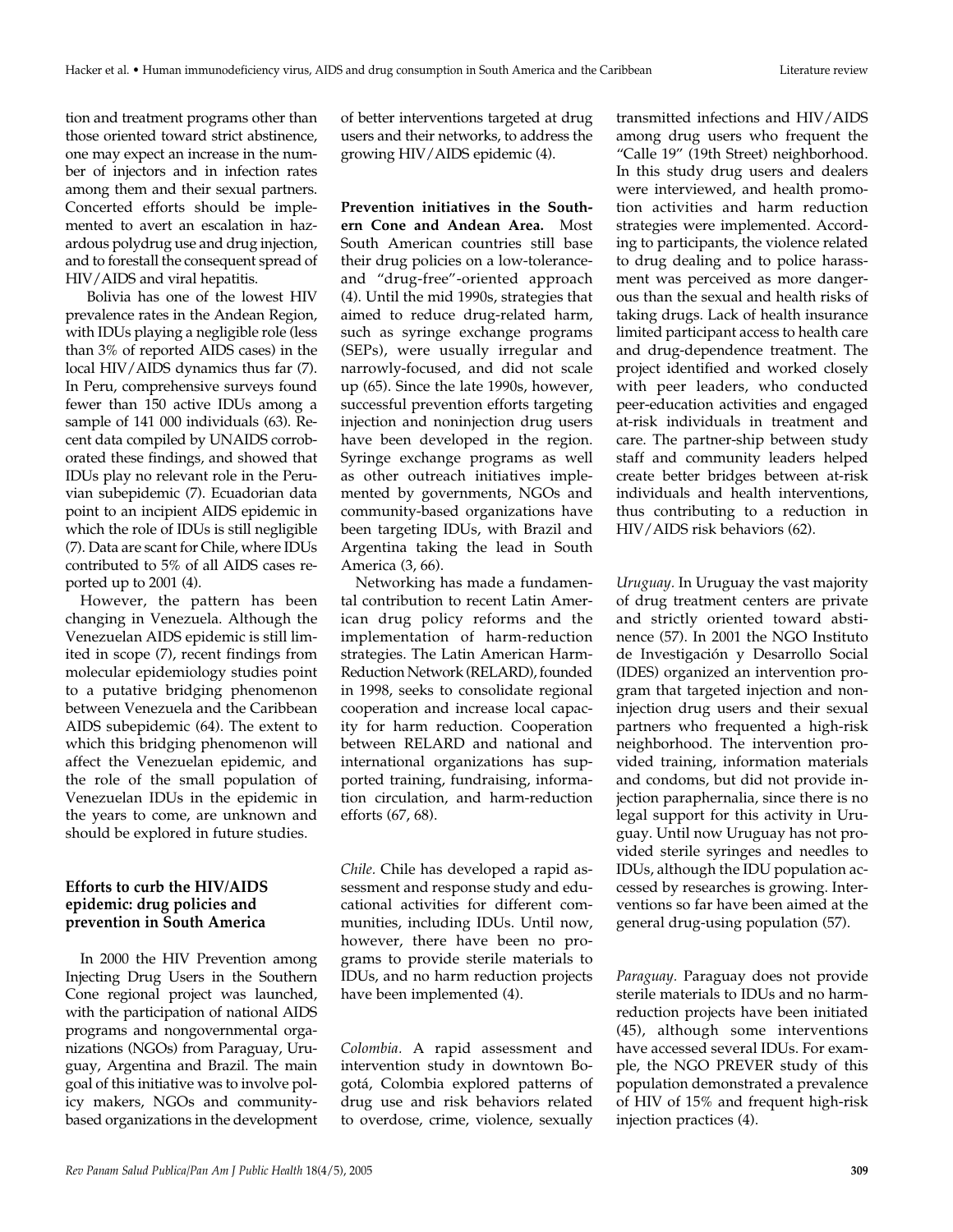# **Prevention initiatives in Argentina and Brazil.**

*Argentina.* In Argentina there are no comprehensive public policies and public health services for IDUs which might influence the high HIV/AIDS incidence in this population (69). Despite the clear HIV/AIDS epidemic among IDUs, Argentina still lacks large-scale harm-reduction programs at a national, state, and local level (70).

The prevailing drug policy in Argentina is based on abstinence. Starting in the mid-1970s drug possession has been punishable by law. Military dictatorship during the 1970s and 1980s strongly influenced interventions and policies related to the reeducation and rehabilitation of drug users; during this period drug-dependence treatment was the responsibility of psychiatric hospitals and prisons.

Since the mid-1980s, nongovernmental rehabilitation centers have piloted alternative treatment approaches based mainly on therapeutic community models. During the mid-1980s criminal punishments for drug possession were revised, so that if the holder could show that drugs were intended for personal use only, he or she might be required to complete compulsory treatment without incarceration.

However, harm-reduction initiatives have been implemented only in the two largest cities in Argentina, Rosario and Buenos Aires (48), where the distribution of sterile injection equipment began in 1999 (69). The NGO Intercambios in Buenos Aires carried out a rapid assessment and response study and organized several community interventions targeted at injection drug users (71). This study provided support for local initiatives aiming to reduce drug-related harm, and led to the first needle exchange program in Argentina (66).

*Brazil.* Because of its relevant socioeconomic role in South America and the scope of its HIV/AIDS epidemic,

the reformulation of Brazilian HIV/ AIDS prevention policies has had a significant impact upon activities in most countries of South America. The first SEP in South America began in Salvador, Bahia, in 1994 (72). According to the Brazilian Ministry of Health, there are over 200 harm-reduction projects in operation in different regions of Brazil (73). These initiatives are supported by a consortium involving the Brazilian Ministry of Health, the World Bank, the United Nations International Drug Control Program (UNDCP) and other international agencies. No other South American country except Argentina has officially endorsed SEPs.

Despite funding restrictions and a lack of managerial expertise in most SEPs, support for harm-reduction initiatives including SEPs is growing in Brazil. Advocacy activities and lobbying have helped to pass several state laws that permit the implementation of SEPs and similar activities, and additional legislative reforms are under negotiation, including a federal bill to regulate SEPs and harm-reduction activities in general. Although federal drug policies still prohibit SEPs, local laws have eased repressive conditions faced by local activists and outreach workers, thereby improving the stability of such initiatives in several Brazilian states (72, 73).

Regional and national networks function as forums for ideas and practical experiences with respect to SEPs and other harm-reduction initiatives. In Brazil there are two national harmreduction associations—the Brazilian Harm Reduction Association (ABORDA) and the Brazilian Harm Reduction Network (REDUC)—in addition to several local networks. Support from international agencies such as UNAIDS and the World Bank has been necessary to introduce and sustain SEPs in Brazil. The task in the future will be to expand these programs and develop a framework for the integrated evaluation of these initiatives from the onset (72).

# **CONCLUSIONS**

Accelerated globalization has made drug trafficking a worldwide challenge. Traditional habits of psychoactive substance use, such as chewing coca leaves or drinking coca tea—a common part of the social customs and mores of small communities have been replaced by modern patterns of drug consumption. Frequently, different patterns of drug abuse overlap, creating extensive, intertwined illicit drug markets and a legion of polydrug users. The habit of injecting illicit drugs is on the rise in the South American and Caribbean regions and worldwide.

The growing interconnection between regions and populations has also contributed to the accelerated spread of HIV worldwide, making the AIDS pandemic one of the greatest challenges of our contemporary world. Although prejudices toward drug users and entrenched myths of national immunity to the double challenge of drug use and HIV/AIDS still persist, the present review clearly documents that most countries in the region have been affected by the dissemination of the harmful consequences of drug consumption, including HIV/AIDS.

Global and local drug policies still run counter to scientific evidence in many different contexts. This has substantially delayed and limited the scope of initiatives that could avert or ameliorate the adverse consequences associated with drug use, minimize human suffering, and contain the rising costs associated with the management of HIV/AIDS, viral hepatitis, overdose, and many other problems.

There is no excuse for further delay or hesitation. South America and the Caribbean must scale up their initiatives to curb the spread of HIV/AIDS, take advantage of improved local scientific evidence, subject any project and program to continuous monitoring and scrutiny, and adopt the best international scientific standards.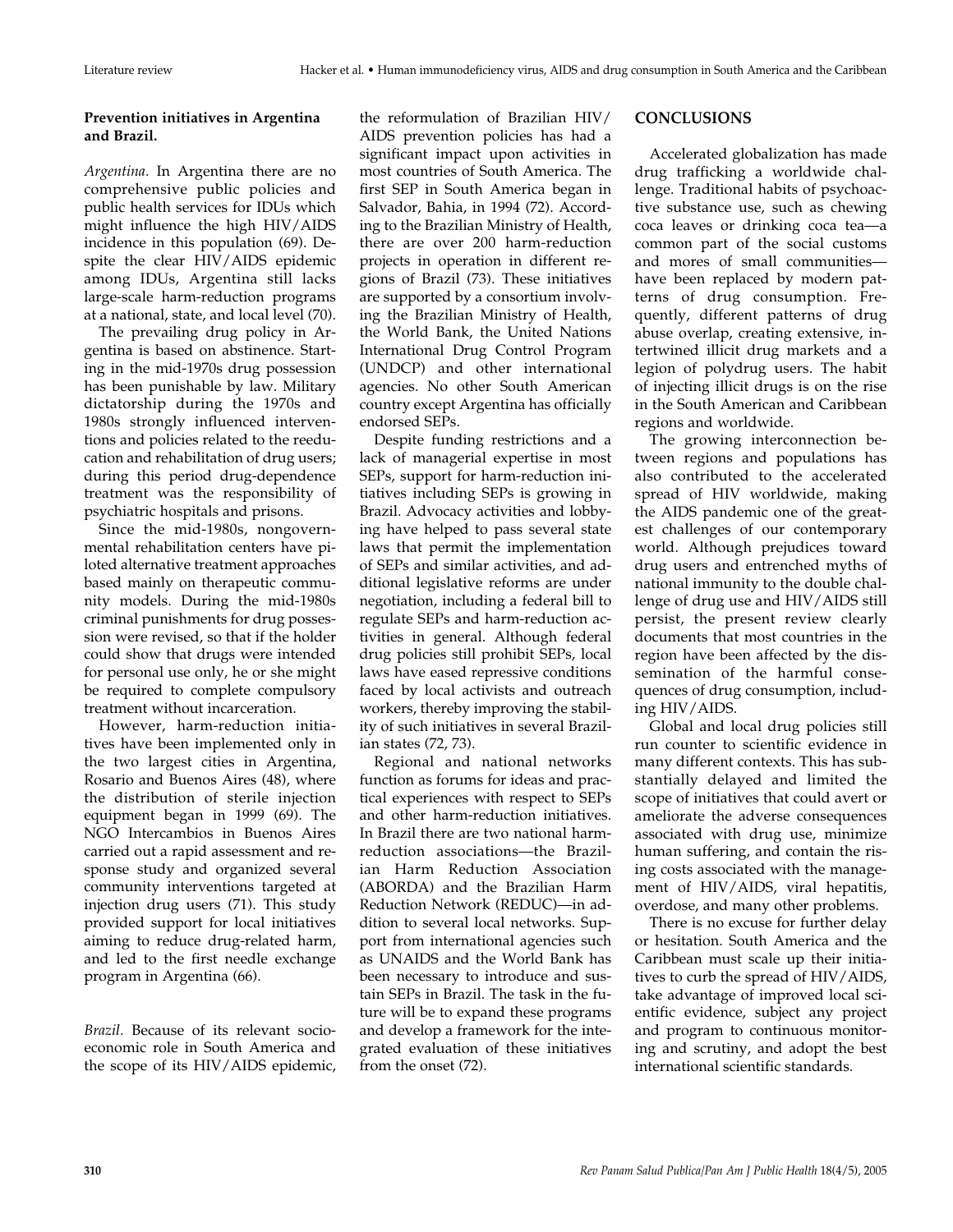#### 1. WHO. IDUF Fact Sheet. Available from: http://www.who.int/substance\_abuse/publications/en/IDUFactSheet.pdf. Accessed 8 May 2004.

- 2. Malta M, Carneiro-da-Cunha C, Kerrigan D, Strathdee SA, Monteiro. Case management of human immunodeficiency virus-infected injection drug users: a case study in Rio de Janeiro, Brazil. Clin Infect Dis. 2003;37(Suppl 5):S386–91.
- 3. Mesquita F, Kral A, Reingold A, Bueno R, Trigueiros D, Araújo PJ. Trends of HIV infection among injection drug users in Brazil in the 1990s: The impact of changes in patterns of drug use. J Acquir Immune Defic Syndr Hum Retrovirol. 2001;28(3):298–302.
- 4. Rodríguez CM, Marques LF, Touzé G. HIV and injection drug use in Latin America. AIDS. 2002;16:S34–S41.
- 5. Mejía Motta, IE. La inyección de drogas en Bogotá: una realidad oculta. Santa Fe de Bogotá: Presidencia de la República de Colombia; 2003.
- 6. Hacker MA, Friedman SR, Telles PR, Teixeira SL, Bongertz V, Morgado MG, et al. The role of "long-term" and "new injectors" in a declining HIV/AIDS epidemic in Rio de Janeiro, Brazil. Subst Use Misuse. 2005;40: 99–123.
- 7. UNAIDS. UNAIDS fact sheet: Latin America and the Caribbean. Available from: http:// www.unaids.org/EN/Geographical+Area/By +Region/latin+america+and+the+caribbean. asp. Accessed 10 April 2004.
- 8. Kovaleski SF. Poverty, drug abuse fuel Caribbean AIDS outbreak. AIDSlink. 1998;(49): 6–7.
- 9. Deren S, Kang SY, Rapkin B, Robles RR, Andia JF, Colon HM. The utility of the PRE-CEDE model in predicting HIV risk behaviors among Puerto Rican injection drug users. AIDS Behav. 2003;7(4):405–12.
- 10. Noel RJ Jr, Chaudhary S, Rodriguez N, Kumar A, Yamamura Y. Phylogenetic relationships between Puerto Rico and continental USA HIV-1 pol sequences: a shared HIV-1 infection. Cell Mol Biol. 2003;49(8):1193–8
- 11. Charles-Nicholas. A The drug situation in the Caribbean. In: Conference program and abstract book. 8th International Conference on the Reduction of Drug Related Harm; 1997 Mar 23–27; Paris: IHRA; 1997. P. 68.
- 12. Gomez MP, Bain RM, Major C, Gray H, Read SE. Characteristics of HIV-infected pregnant women in the Bahamas. J Acquir Immune Defic Syndr Hum Retrovirol. 1996;12(4): 400–5.
- 13. Low N, Egger M, Gorter A, Sandiford P, Gonzalez A, Pauw J, et al. AIDS in Nicaragua: epidemiological, political, and sociocultural perspectives. Int J Health Serv. 1993;23(4):685– 702.
- 14. Díaz RMM, Salgado ZG. Sífilis, hepatitis B y VIH em um cartel de expendio de drogas em Manágua, Nicarágua. In: Anais do Fórum 2000, Vol I. Conferencia Latinoamericana y del Caribe-Forum 2000: 2000 Nov 6–10; Rio de Janeiro; 2000. P. 234.

## **REFERENCES**

- 15. Bastos FI, Barcellos C. A geografia social da AIDS no Brasil. Rev Saude Publica. 1995;29(1): 52–62.
- 16. Barcellos C, Bastos FI. Redes sociais e difusão da AIDS no Brasil. Bol Oficina Sanit Panam. 1996;121(1):11–24.
- 17. Szwarcwald CL, Bastos FI, Esteves MAP, Andrade CLT. A disseminação da epidemia de AIDS no Brasil, no período de 1987–1996: Uma análise espacial. Cad Saude Publica. 2000;16(Suppl 1):7–19.
- 18. Bastos FI, Pina MF, Szwarcwald CL. The social geography of HIV/AIDS among injection drug users in Brazil. Int J Drug Policy. 2002; 13(2):137–44.
- 19. Andrade T, Dourado I, Galvão-Castro B. Associations among HTLV-1, HTLV-II and HIV in injecting drug users in Salvador, Brazil. J Acquir Immune Defic Syndr Hum Retrovirol. 1998;18(2):186–7.
- 20. Brazil, Ministry of Health. Dados e Pesquisas em DST/AIDS. Available from: http://www. aids.gov.br. Accessed 26 April 2004.
- 21. Beyrer C, Razak MH, Lisam K, Chen J, Lui W, Yu XF. Overland heroin trafficking routes and HIV-1 spread in south and south-east Asia. AIDS. 2000;14(1):75–83.
- 22. Kalichman, A. AIDS and intravenous drug use (IVDU) in Brazil. In: Monteiro MG, Inciardi JA, eds. Brasil-United States Binational Research. São Paulo: CEBRID; 1993. Pp. 49–61.
- 23. Grangeiro A. O perfil sócio-econômico da AIDS no Brasil. In: Parker R, Bastos C, Galvão J, Pedrosa JS, eds. A AIDS no Brasil. Rio de Janeiro: ABIA/UERJ & Relume-Dumará; 1994. Pp. 91–125.
- 24. Fonseca MGP, Castilho EA. Os casos de aids entre usuários de drogas injetáveis. Brasil, 1980–1997. Bol Epidemiol AIDS. 1997;X(3): 6–14.
- 25. Frischer M. Mobility and the diffusion of drug injecting and HIV In: Stimson G, Des Jarlais DC, Ball A, eds. Drug injecting and HIV infection: global dimensions and local responses. London: UCL Press; 1998. Pp. 149–67.
- 26. Bastos FI, Barcellos C, Lowndes CM, Friedman SR. Co-infection with malaria and HIV in injecting drug users in Brazil: a new challenge to public health? Addiction. 1999;94(8): 1165–74.
- 27. Caiaffa WT, Proietti FA, Carneiro-Proietti AB, Mingoti SA, Doneda D, Gandolfi D, et al. Epidemiological Study of Injection Drug Users in Brazil (AjUDE-Brasil Project). The dynamics of the Human Immunodeficiency Virus epidemics in the south of Brazil: Increasing role of injection drug users. Clin Infect Dis. 2003; 37(Suppl 5):S376–81.
- 28. Teixeira SLM, Bastos FI, Telles PR, Hacker MA, Brigido LF, Oliveira CAF, et al. HIV-1 infection among injection and ex-injection drug users from Rio de Janeiro, Brazil: prevalence, estimated incidence and genetic diversity. J Clin Virol. 2004;31(3):221–6.
- 29. Pechansky F, von Diemen L, Kessler F, Hirakata V, Metzger D, Woody GE. Preliminary

estimates of Human Immunodeficiency Virus prevalence and incidence among cocaine abusers of Porto Alegre, Brazil. J Urban Health. 2003;80(1):115–26.

- 30. Turchi MD, Diaz RS, Martelli CM, Sabino EC, Da Silva WP, Filho OF, et al. Genetic diversity and HIV-1 incidence estimation among cocaine users in Sâo Paulo, Brazil. J Acquir Immune Defic Syndr. 2002;30(5):527–32
- 31. Szwarcwald CL, Bastos FI. Spatiotemporal model: an application to the AIDS epidemic in São Paulo, Brazil. In: Gierl L, Cliff AD, Valleron AJ, Farrington P, Bull M, eds. Geomed '97. Proceedings of the International Workshop on Geomedical Systems. Stuttgart, Leipzig: BG Teubner; 1998. Pp. 43-53.
- 32. Telles PR, Bastos FI, Guydish J, Inciardi JA, Surratt HL, Pearl M, et al. Risk behaviors and HIV seroprevalence among IDUs in Rio de Janeiro, Brazil. AIDS 1997;11(Suppl 1):S35-44.
- 33. Carvalho HB, Mesquita F, Massad E, Bueno RC, Lopes GT, Ruiz MA, et al. HIV and infections of similar transmission patterns in a drug injectors community of Santos, Brazil. J Acquir Immune Defic Syndr Hum Retrovirol. 1996;12(1):84–92.
- 34. Guimarães ML, Bastos FI, Telles PR, Galvão-Castro B, Diaz RS, Bongertz V, et al. Retrovirus infections in a sample of injecting drug users in Rio de Janeiro City, Brazil: prevalence of HIV-1 subtypes, and co-infection with HTLV-I/II. J Clin Virol. 2001;21(2):143–51.
- 35. Andrade T, Dourado I, Farias A, Galvão-Castro B. Changing patterns of HIV-1 and HTLV-I/II seroprevalence among IDUs from different districts of Salvador, Brazil: Effectiveness of prevention strategies? In: Abstract Book Vol I: 14th International AIDS Conference; 2002 July 7–12; Barcelona, Spain. 2002. P. 117
- 36. Szwarcwald CL, Bastos FI, Gravato N, Lacerda R, Chequer PN, Castilho EA. The relationship of illicit drug consume to HIVinfection among commercial sex workers (CSWs) in the city of Santos, São Paulo, Brazil. Int J Drug Policy. 1998;9(6):427–36.
- 37. Souza CT, Diaz T, Sutmoller F, Bastos FI. The association of socioeconomic status and use of crack/cocaine with unprotected anal sex in a cohort of men who have sex with men in Rio de Janeiro, Brazil. J Acquir Immune Defic Syndr. 2002;29(1):95–100.
- 38. Dunn J, Laranjeira RR. Transitions in the route of cocaine administration-characteristics, direction and associated variables. Addiction. 1999;94(6):813–24
- 39. Ferri CP, Gossop M. Route of cocaine administration: patterns of use and problems among a Brazilian sample. Addict Behav. 1999;24: 815–21.
- 40. Fernandez O. Patterns of cocaine use in São Paulo/Brazil: The nature and extent of consumption. In: Stimson G, ed. Abstract Book: 15th International Conference on the Reduction of Drug Related Harm; 2004 April 20–24; Melbourne, Australia: IHRA; 2004. P. 215.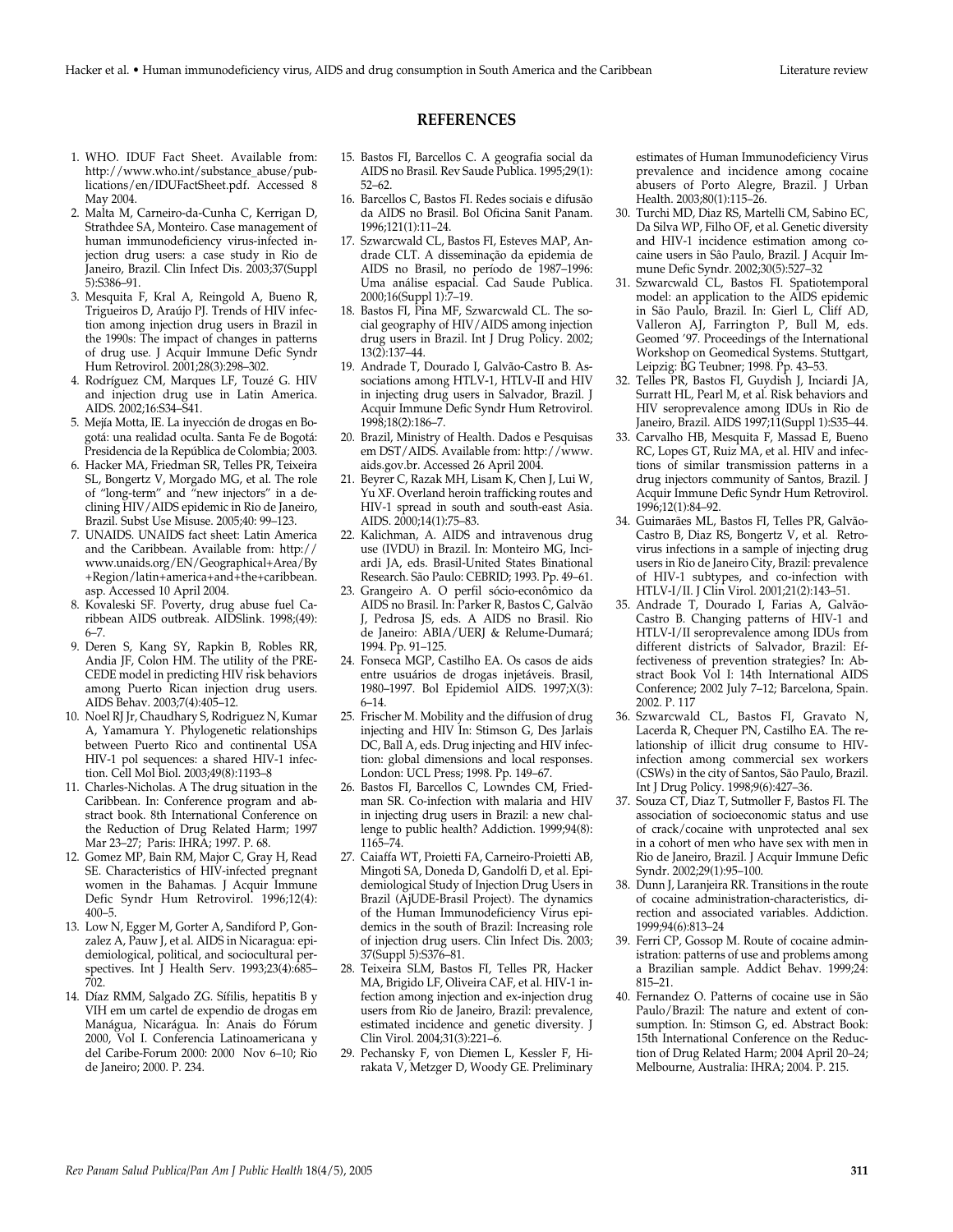- 41. Teixeira PR. La interacción VIH/SIDA y drogas en los países del Cono Sur. [Background paper]. At: Meeting of the Project Drug abuse and AIDS in the Southern Cone; Montevideo, Uruguay, 1997.
- 42. Hamers FF, Batter V, Downs AM, Alix J, Cazein F, Brunet JB. The HIV epidemic associated with injecting drug use in Europe: geographic and time trends. AIDS. 1997;11(11): 1365–74.
- 43. Inchaurraga, S. Drogadiccion y SIDA. In: Inchaurraga S, ed. El SIDA en la Cultura: Problemáticas a Fines de Siglo. Rosario, Argentina: Homo Sapiens; 1997.
- 44. Bloch CR, Procupet AS, Kaufmann R, Tecilla E. Situación epidemiológica de los usuários de drogas injectables enfermos de SIDA en la Argentina. In: Anais do Forum 2000, Vol I. Conferencia Latinoamericana y del Caribe-Forum 2000; 2000 Nov 6–10; Rio de Janeiro: 2000. P. 224.
- 45. SIDALAC. Situação do HIV/AIDS na América Latina e Caribe. Uma revisão baseada no FORO 2003. José Antonio Izazola; Robinson Cabello; Carlos Cáceres; Gabriela Hamilton. Available from: http://www.sidalac.org.mx/ spanish/publicaciones/foro2003/foro2003. pdf Accessed 12 April 2004.
- 46. Procupet AS, Bianco MB. HIV/AIDS in Argentina: Situation of the epidemic at the end of 2001. In: Abstract Book Vol I: 14th International AIDS Conference, 2002 July 7–12, Barcelona, Spain; 2002. P. 443.
- 47. Sosa-Estáni S, Rossi D, Weissenbacher M. Epidemiology of Human Immunodeficiency Virus (HIV)/Acquired Immunodeficiency Syndrome in injection drug users in Argentina: High seroprevalence of HIV infection. Clin Infect Dis. 2003;37(Suppl 5):S338–42.
- 48. Siri P, Inchaurraga S. 'First steps': using rapid assessment and response methods to develop research, intervention and advocacy capacity for addressing drug use in Rosario City, Argentina. Int J Drug Policy. 2000;11(1-2):125–32.
- 49. Weissenbacher M, Rossi D, Raducich G, Sosa-Estáni S, Vila M, Vivas E, et al. High seroprevalence of bloodborne viruses among street-recruited drug users from Buenos Aires, Argentina. Clin Infect Dis. 2003;37 (Suppl 5):S348–52.
- 50. Diz AMM, Kornblit AL. Consumo de drogas por vía endovenosa y riesgo de infeccion por el VIH desde la perspectiva de los actores. In: Anais do Fórum 2000,Vol II. Conferencia Latinoamericana y del Caribe-Forum 2000; 2000 Nov 6–10; Rio de Janeiro: 2000. P. 934.
- 51. Quirelas SC, Gislhanzoni A, Calabrese A. Relevamiento epidemiológico sobre usuários de drogas en la Argentina. In: Anais do Forum 2000, Vol I. Conferencia Latinoamericana y

del Caribe-Forum 2000; 2000 Nov 6–10; Rio de Janeiro: 2000. P. 236.

- 52. Pando MLA, Bicglione MM, Toscano MF, Rey JA, Russel KL, Negrete M, et al. Human Immunodeficiency Virus type 1 and other viral co-infections among young heterosexual men and women in Argentina. Am J Trop Med Hyg. 2004;71(2):153–9.
- 53. Jiménez AHG. Tuberculosis y sida en el Paraguay. Bol Sanit Panam. 1995;118:249–53.
- 54. Míguez HA, Pecci MC, Carrizosa A. Epidemiología de abuso del alcohol y las drogas en Paraguay. Acta Psiq Psicol Am Latina. 1992; 38:19–29.
- 55. Lapetina A. Street children and solvent misuse. Opportunities and challenges for the establishment of a harm reduction network in Montevideo, Uruguay. "Barrilete" Project: A case study. In: Abstract Book: 11th International Conference on the Reduction of Drug Related Harm; 2000 April 9–13; States of Jersey, UK: IHRA; 2000. P. 102.
- 56. Berriolo R, Osimani ML, Serra M, Weissenbacher MC. El SIDA y su asociación con el uso de drogas en Uruguay. Rev Med Urug. 1997; 13:45–53.
- 57. Osimani, ML. The challenge of implementation of preventive programs in a developing country: Experiences, situations, and perspectives in Uruguay. Clin Infect Dis. 2003;37 (supp 5):S422–S426.
- 58. Peyraube R, Garateguy S, Dell"Acqua C. Harm-reduction related to illegal drug use during pregnancy. In: Stimson G, ed. Abstract Book: 15th International Conference on the Reduction of Drug Related Harm; 2004 April 20–24; Melbourne, Australia: IHRA; 2004. P. 210.
- 59. Negrete, P. La región andina de América del Sur: el hábito local de mascar coca en las zonas rurales y fumar pasta de coca en las ciudades. In: Edwards G, Arif A, eds. Los Problemas de la Droga en el Contexto Sociocultural. Geneva: WHO; 1981. Pp. 65–73.
- 60. Pérez-Gómez A. Drug injecting in Bogota, Colombia. WHO Drug Injecting Project Planning Meeting Phase II. Geneva: PSA/WHO; 1996.
- 61. Miguez MJ, Page B, Baum MK. Illegal drug use and HIV-1 infection in Colombia. Lancet. 1997;350:1635.
- 62. Ross T. Using and dealing on *Calle 19*: a high risk street community in central Bogotá. Int J Drug Policy. 2002;13:45–56.
- 63. McCarthy MC, Wignall FS, Sanchez J, Gotuzzo E, Alarcon J, Phillips I, et al. The epidemiology of HIV-1 infection in Peru, 1986– 1990. AIDS. 1996;10:1141–5.
- 64. Castro E, Echeverria G, Deibis L, Gonzalez de Salmen B, Dos Santos Moreira A, Guimarães

ML, et al. Molecular epidemiology of HIV-1 in Venezuela: high prevalence of HIV-1 subtype B and identification of a B/F recombinant infection. J Acquir Immune Defic Syndr. 2003; 32(3):338–44.

- 65. Weissenbacher M, Astarloa L, Touzé G, et al. Regional project for HIV prevention among IDU in the southern cone of Latin America. In: Abstract Book: 11th International Conference on the Reduction of Drug Related Harm, 2000 April 9–13; States of Jersey, UK: IHRA; P. 164.
- 66. Touzé G, Rossi D, Cymerman P, et al. Prevención del VIH/SIDA en usuários de drogas. Resultados de un proyecto de investigación e intervención. Buenos Aires: Intercambios; 1999.
- 67. Rede latino-americana de reducão de danos (RELARD). Available from: http://www. relard.net/. Accessed 8 May 2004.
- 68. Touzé G. HIV prevention in drug using populations in Latin America. 2000 Global Research Network Meeting on HIV Prevention in Drug Using Populations. Third Annual Meeting Report, National Institute on Drug Abuse, Washington, D.C.: NIDA; 2001. Pp. 109–12.
- 69. Inchaurraga S. Drug use, harm reduction, and health policies in Argentina: obstacles and new perspectives. Clin Infect Dis. 2003;37 (Suppl 5):S366–71.
- 70. Lavarello D, Lottero M, Chavero M, Toledo A, Espinola M, Gerlero S, et al. Harm reduction actions as a health care construction process at a public health center in Rosário, Argentina. Clin Infect Dis. 2003;37(Suppl 5):S353–7.
- 71. Rossi D, Goltzman P, Cymerman P, Touze G, Weissenbacher M. Human immunodeficiency virus/acquired immunodeficiency syndrome prevention in injection drug users and their partners and children: lessons learned in Latin America—the Argentinean case. Clin Infect Dis. 2003;37(Suppl 5):S362–5.
- 72. Bastos FI, Strathdee SA. Evaluating effectiveness of syringe exchange programmes: current issues and future prospects. Soc Sci Med. 2000;51(12):1771–82.
- 73. Brazil. Brazilian Ministry of Health. Brazilian National Response to HIV/AIDS. In: Stimson G, ed. Abstract Book: 15th International Conference on the Reduction of Drug Related Harm; 2004 April 20–24; Melbourne, Australia: IHRA; 2004.

Manuscript received on 27 September 2004. Revised version accepted for publication on 26 May 2005.